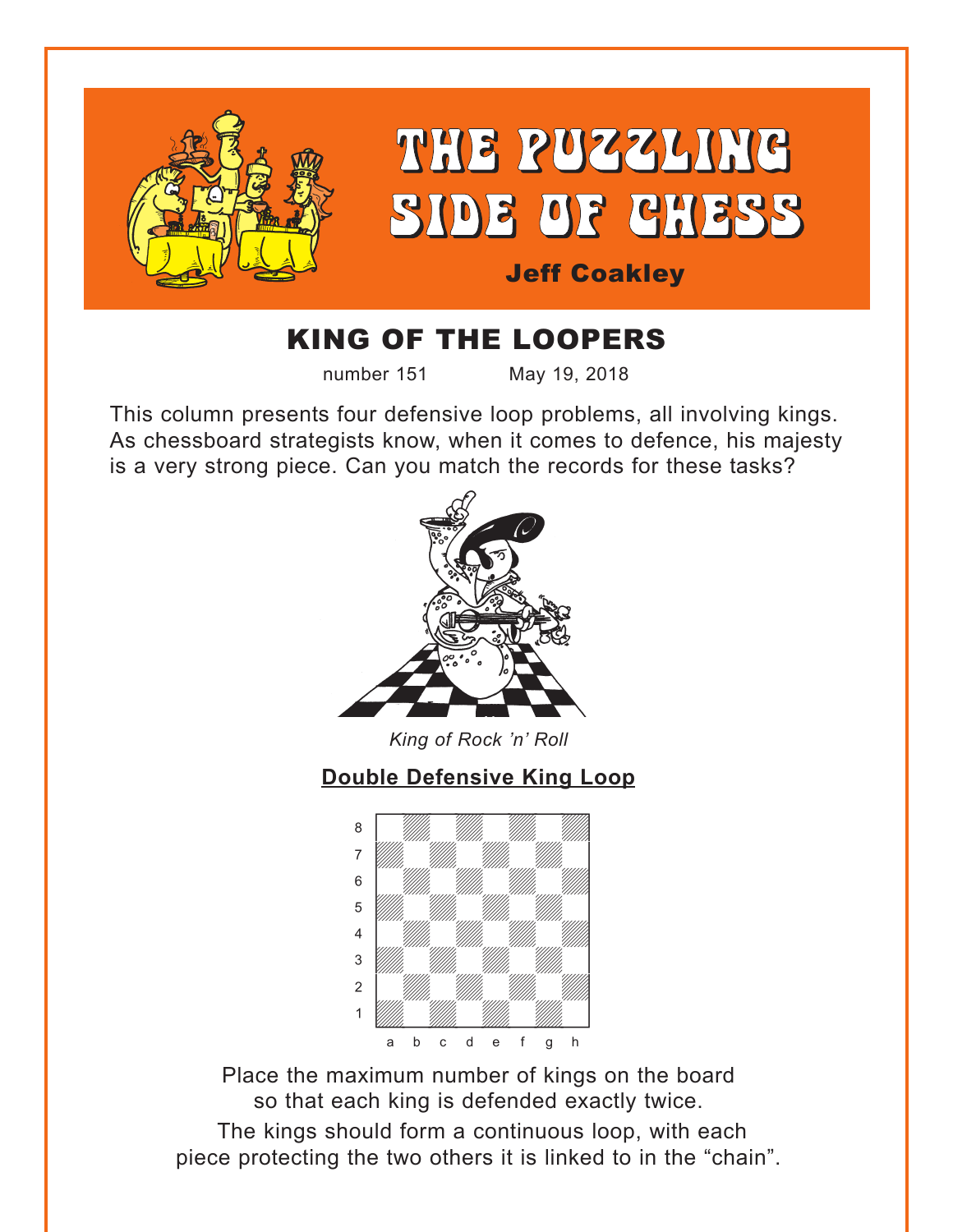### **[King and Rook Defensive Loop](#page-5-0)**

<span id="page-1-0"></span>

Place six kings and six rooks so that each piece is defended exactly once and each piece defends exactly one other piece.

The chain of defence must form a *continuous loop*. The first piece guards the second; the second guards the third; the third guards the fourth; ...; and the last guards the first.



*King of Beasts*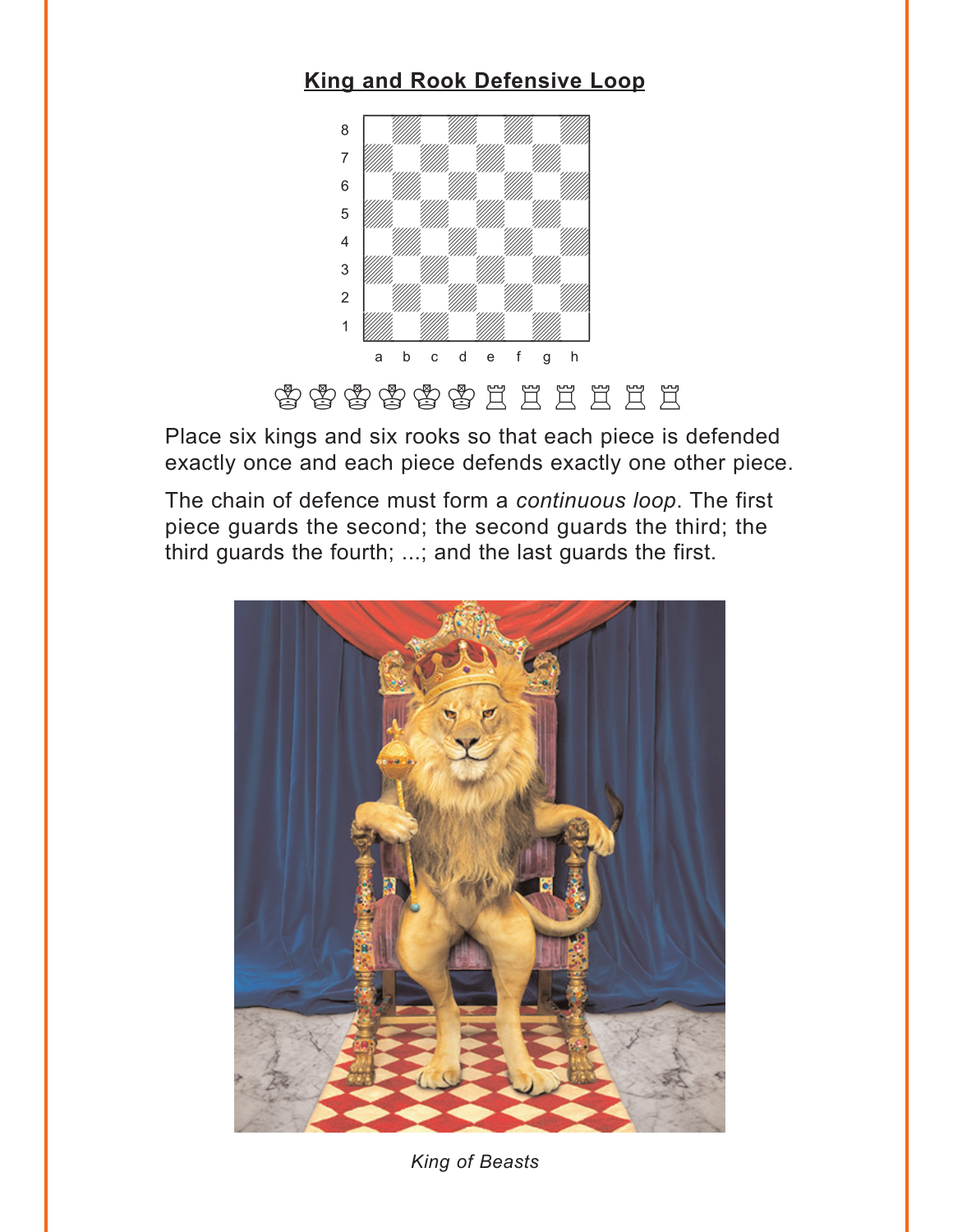## <span id="page-2-0"></span>**[King and Bishop Defensive Loop](#page-6-0)**



Place an equal number of kings and bishops on the board so that each piece is defended exactly once and each piece defends exactly one other piece.

The chain of defence must form a *continuous loop*. The first piece guards the second; the second guards the third; the third guards the fourth; ...; and the last guards the first.

**A.** Eight kings and eight bishops



**B.** Ten kings and ten bishops

*Magnus, reigning King of Chess*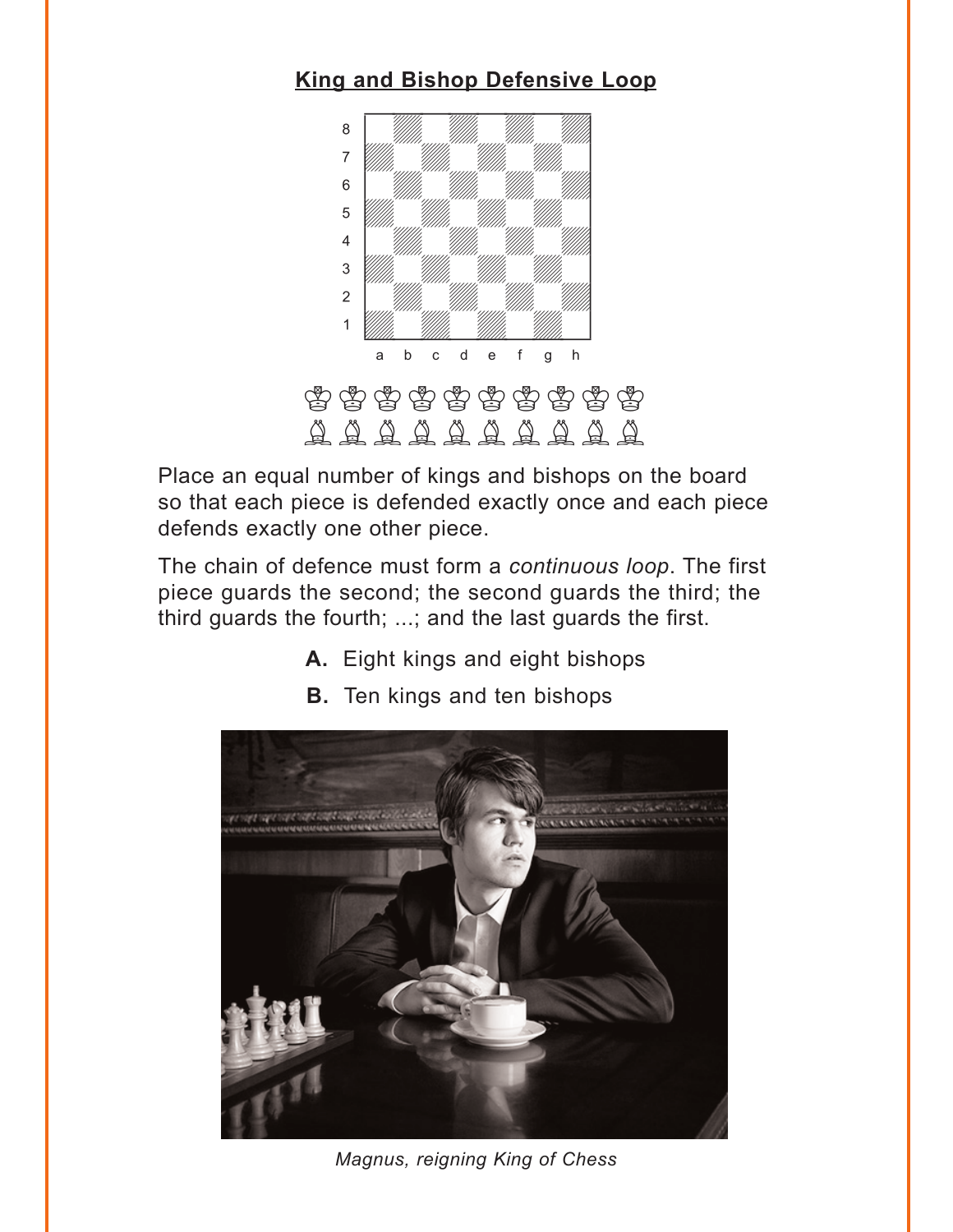## <span id="page-3-0"></span>**[King and Knight Defensive Loop](#page-7-0)**



Place an equal number of kings and knights on the board so that each piece is defended exactly once and each piece defends exactly one other piece.

The chain of defence must form a *continuous loop*. The first piece guards the second; the second guards the third; the third guards the fourth; ...; and the last guards the first.

- **A.** Eight kings and eight knights
- **B.** Nine kings and nine knights
- **C.** Ten kings and ten knights



*Ali, King of the Ring*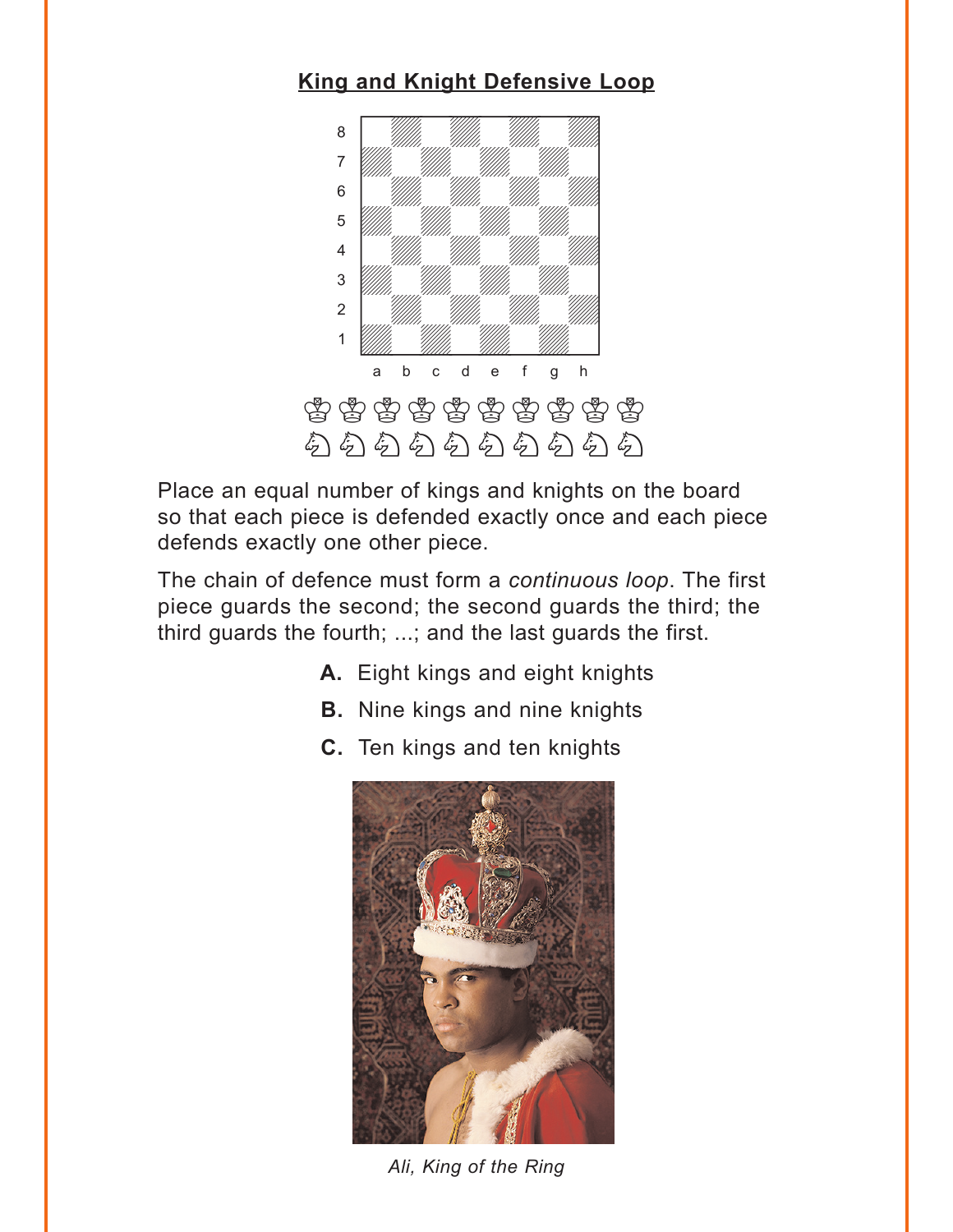# <span id="page-4-0"></span>**SOLUTIONS**

All puzzles, except the 10K/10N defensive loop, are by J. Coakley, *Puzzling Side of Chess* (2018). Computer analysis of the KR, KB, KN loops by Caisay 4.1 (Adrian Storisteanu).

**PDF hyperlinks.** You can advance to the solution of any puzzle by clicking on the underlined title above the diagram. To return to the puzzle, click on the title above the solution diagram.

*Archives***.** Past columns and a detailed index of problem-types and composers are available in the *Puzzling Side of Chess* archives.



### **[Double Defensive King Loop](#page-0-0)**

31 kings, each defended twice.

**[Bonus puzzle](#page-5-0)**: Place 32 kings on the board so that they form a *continuous but non-looping chain of defense*. The kings at each end of the chain only defend one piece and are only defended once. The other 30 kings each defend two pieces and are each defended twice.



*King of Diamonds, the man with the axe.*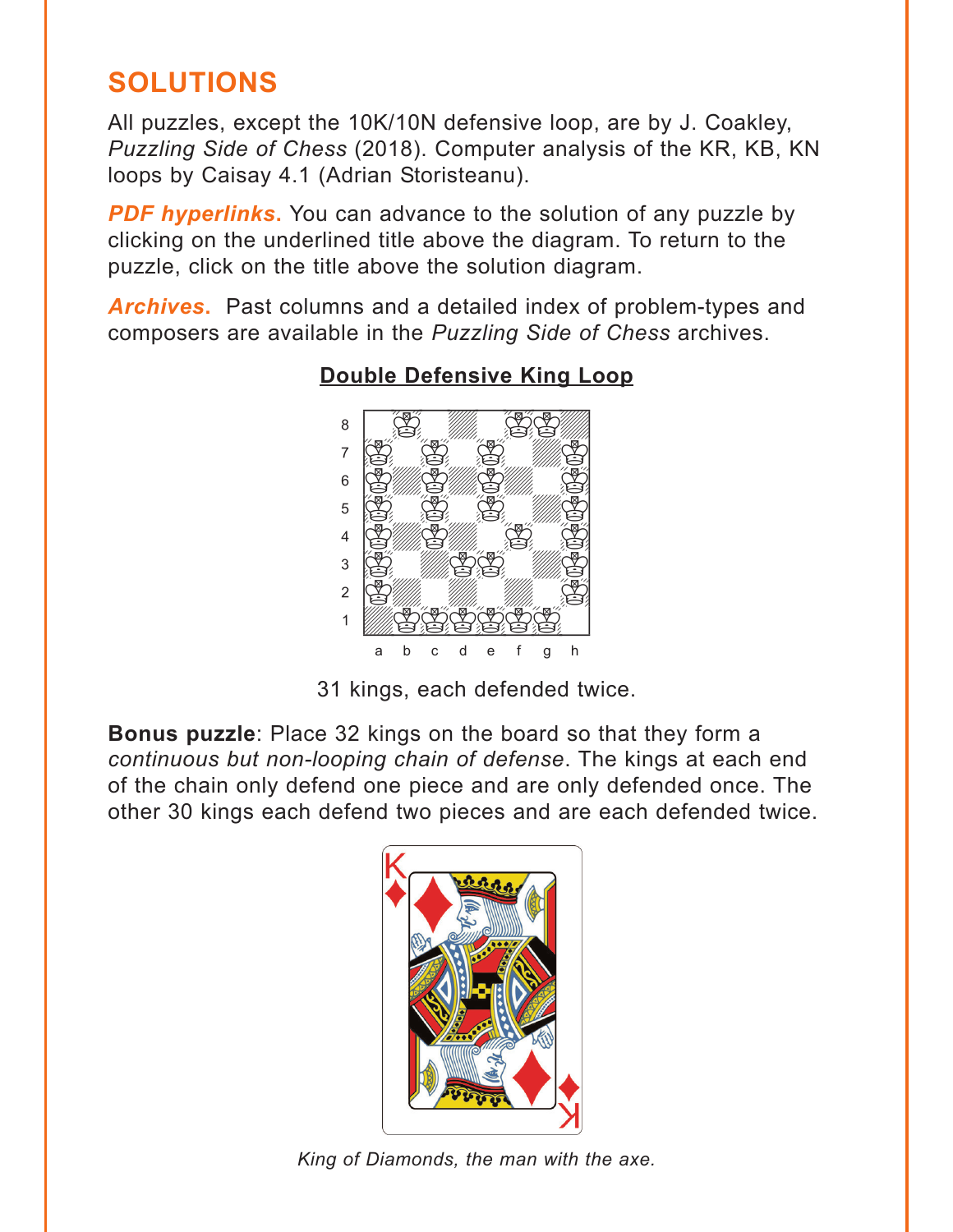#### <span id="page-5-0"></span>**[Non-looping Continuous King Chain](#page-4-0)**



32 kings

#### **[King and Rook Defensive Loop](#page-1-0)**



Six kings and six rooks, each defending one piece, each defended once.

There are 26 different patterns for the solution. Surprisingly perhaps, a king and rook loop with seven or more of each piece is impossible.



*Sting, King of Pain*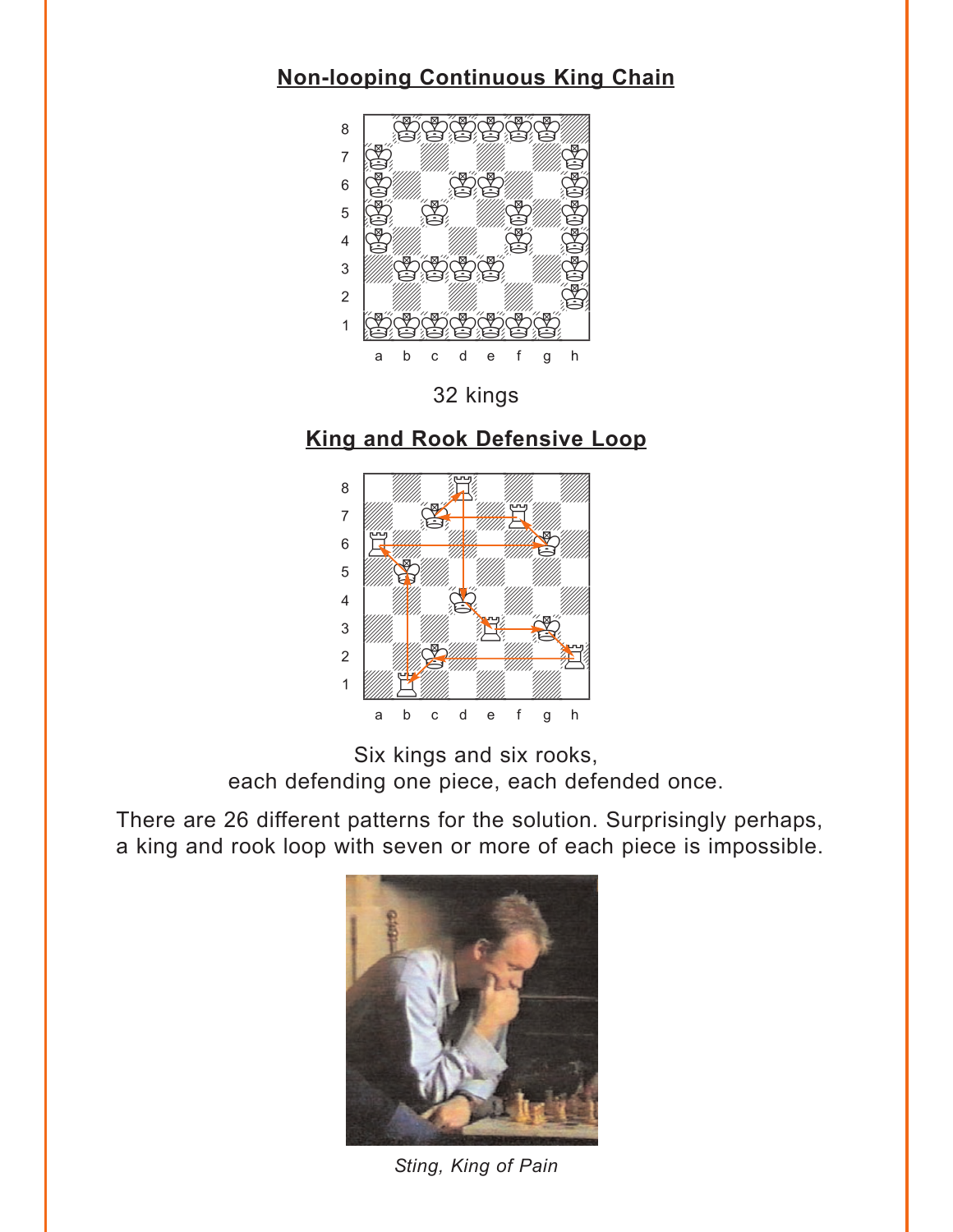#### <span id="page-6-0"></span>**[King and Bishop Defensive Loop](#page-2-0)**





Eight kings and eight bishops, each defending one piece, each defended once.

There are 1012 patterns for the solution. A loop with nine, or any odd number, of each piece is impossible. Each bishop in the loop must stand on a different colour from the one preceding.

**B.**

 $\mathbf{B}$ . <sup>8</sup> Allan Allen  $7$   $8$   $10$ 6 | Handburg Handburg Handburg Handburg Handburg Handburg Handburg Handburg Handburg Handburg Handburg Handburg 5 WAXWALD 4 S. XIII WASHING 3 William Hilly Hills 2 Gwyad a Barry 1980  $\frac{1}{10}$  is the state of  $\frac{1}{10}$ a b c d e f g h

Ten kings and ten bishops, each defending one piece, each defended once.

There are only three patterns for the solution. A king and bishop loop with twelve or more of each piece is impossible.

Ka1 Ka7 Kb4 Kc1 Kc7 Kf1 Kf7 Kg4 Kh1 Kh7 (shown above) Ba2 Ba8 Bb5 Bc2 Bc8 Bf2 Bf8 Bg5 Bh2 Bh8 Ka1 Ka7 Kb4 Kc1 Kc7 Ke2 Kf7 Kg4 Kh1 Kh7 Ba2 Ba8 Bb5 Bc2 Bc8 Bf2 Bf8 Bg5 Bh2 Bh8 Ka6 Kb1 Kb8 Kc3 Kc6 Kf3 Kf6 Kg1 Kg8 Kh6 Ba5 Ba8 Bb3 Bc1 Bc5 Bf1 Bf5 Bg3 Bh5 Bh8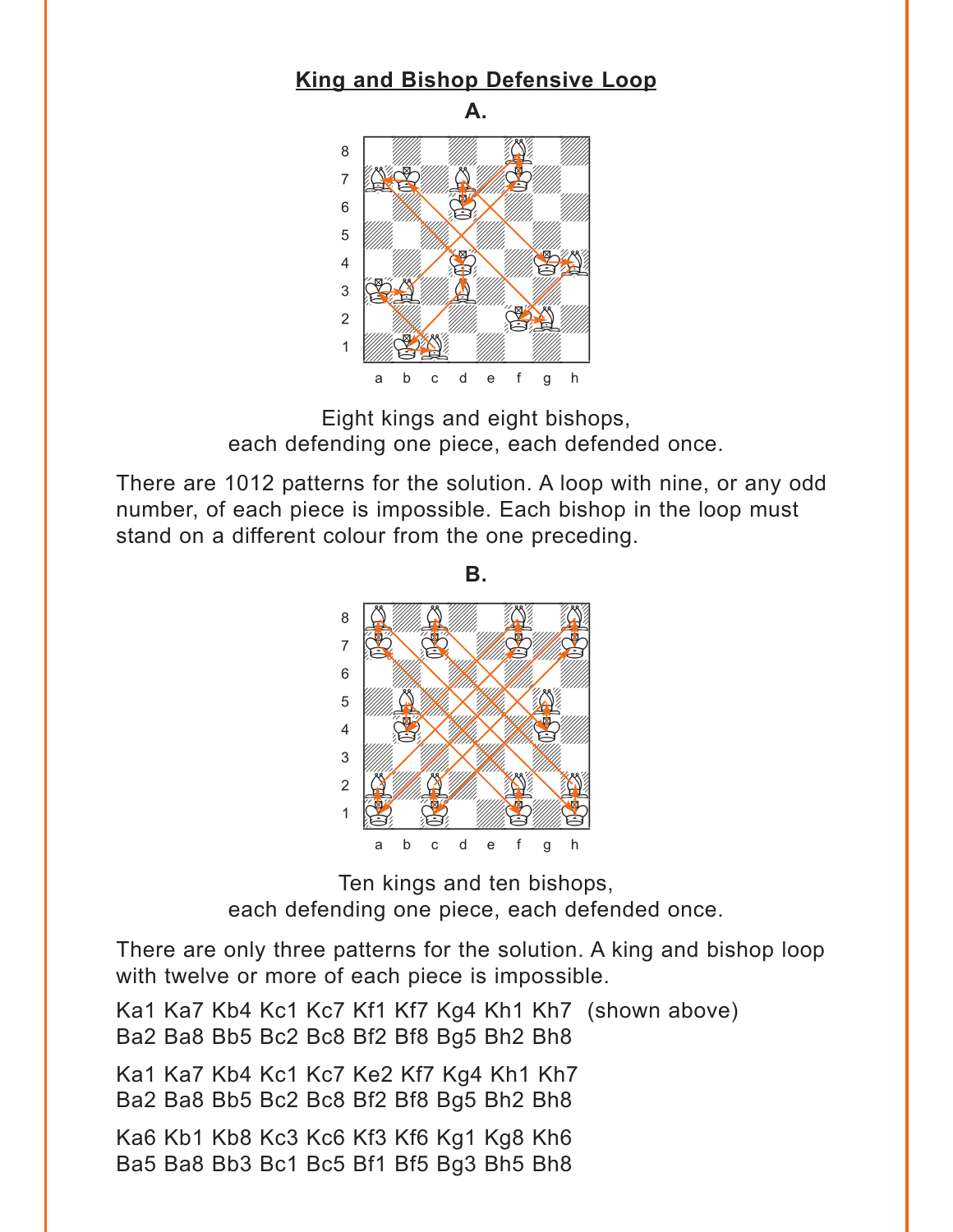#### <span id="page-7-0"></span>**[King and Knight Defensive Loop](#page-3-0)**

**A.**



Eight kings and eight knights, each defending one piece, each defended once.

There are thousands of patterns for the solution, 4579 to be exact.

**B.**



Nine kings and nine knights, each defending one piece, each defended once.

There are 262 different patterns for the solution. Plenty to choose from.